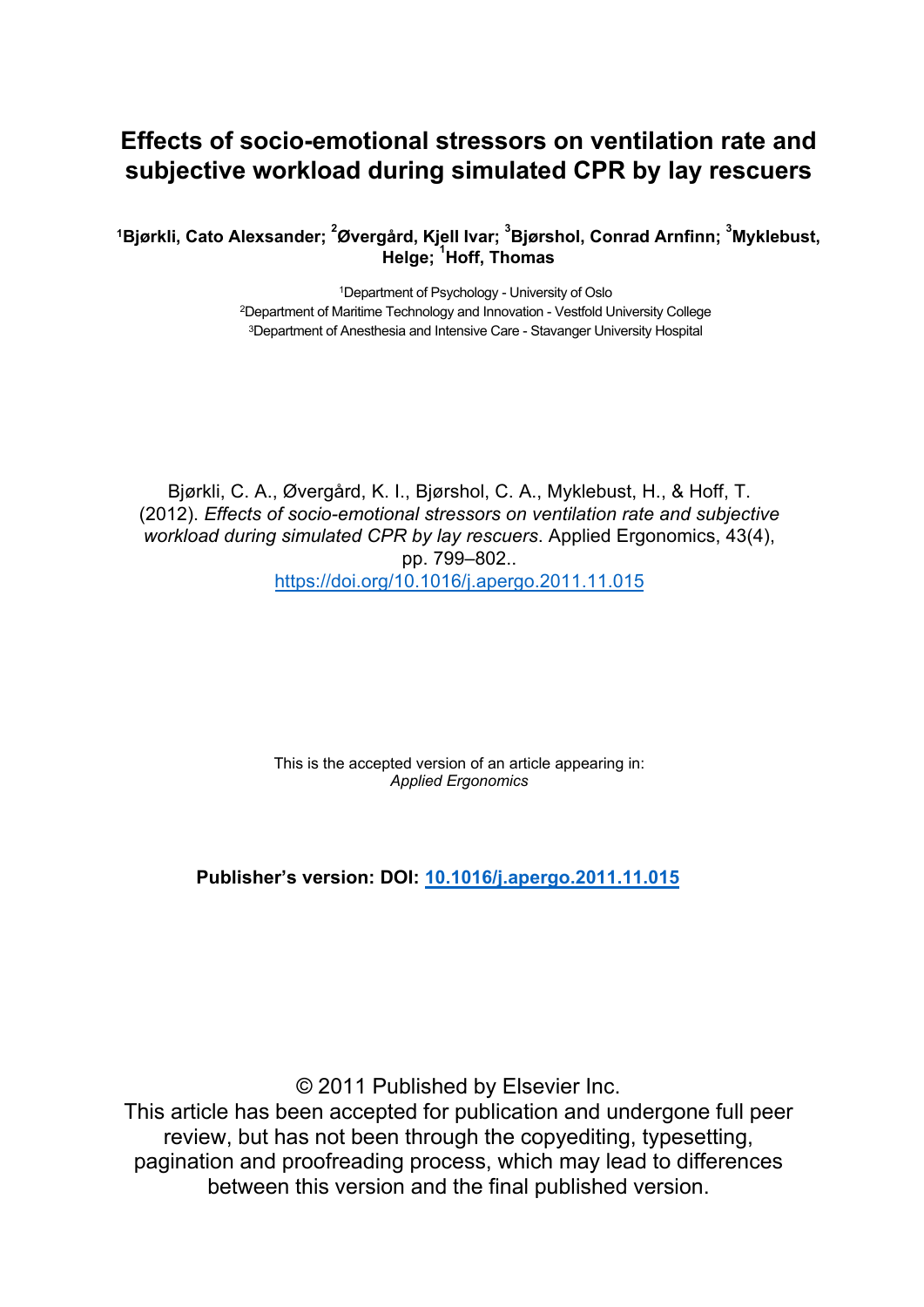# **Effects of Socio-Emotional Stressors on Ventilation Rate and Subjective Workload during Simulated CPR by Lay Rescuers**

# Cato A. Bjørkli, PhD; Kjell I. Øvergård, PhD; Conrad Arnfinn Bjørshol;

Helge Myklebust, BEng; and Thomas Hoff, PhD

**Author affiliations:** Department of Psychology, University of Oslo, Oslo, Norway (Cato Alexander Bjørkli, and Thomas Hoff); Department of Maritime Technology and Innovation, Vestfold University College, Tønsberg, Norway (Kjell I. Øvergård); Department of Anaesthesia and Intensive Care, Stavanger University Hospital, Stavanger, Norway (Conrad Bjørshol); (Helge Myklebust),

**Financial Disclosures:** Helge Myklebust is an employee of Laerdal Medical Corporation, which developed the Resusci-Anne manikin and the related software. Cato Alexander Bjørkli, Kjell I. Øvergård, and Thomas Hoff have received research grant/research support from Laerdal Medical. Conrad Bjørshol has received a Bjørn Lind PhD scholarship research grant from Laerdal Foundation for Acute Medicine.

**Corresponding Author:** Cato Alexander Bjørkli, associate professor, Department of Psychology, University of Oslo, P.O.Box 1094 Blindern, 0317 Oslo, Norway. (cato.bjorkli@psykologi.uio.no)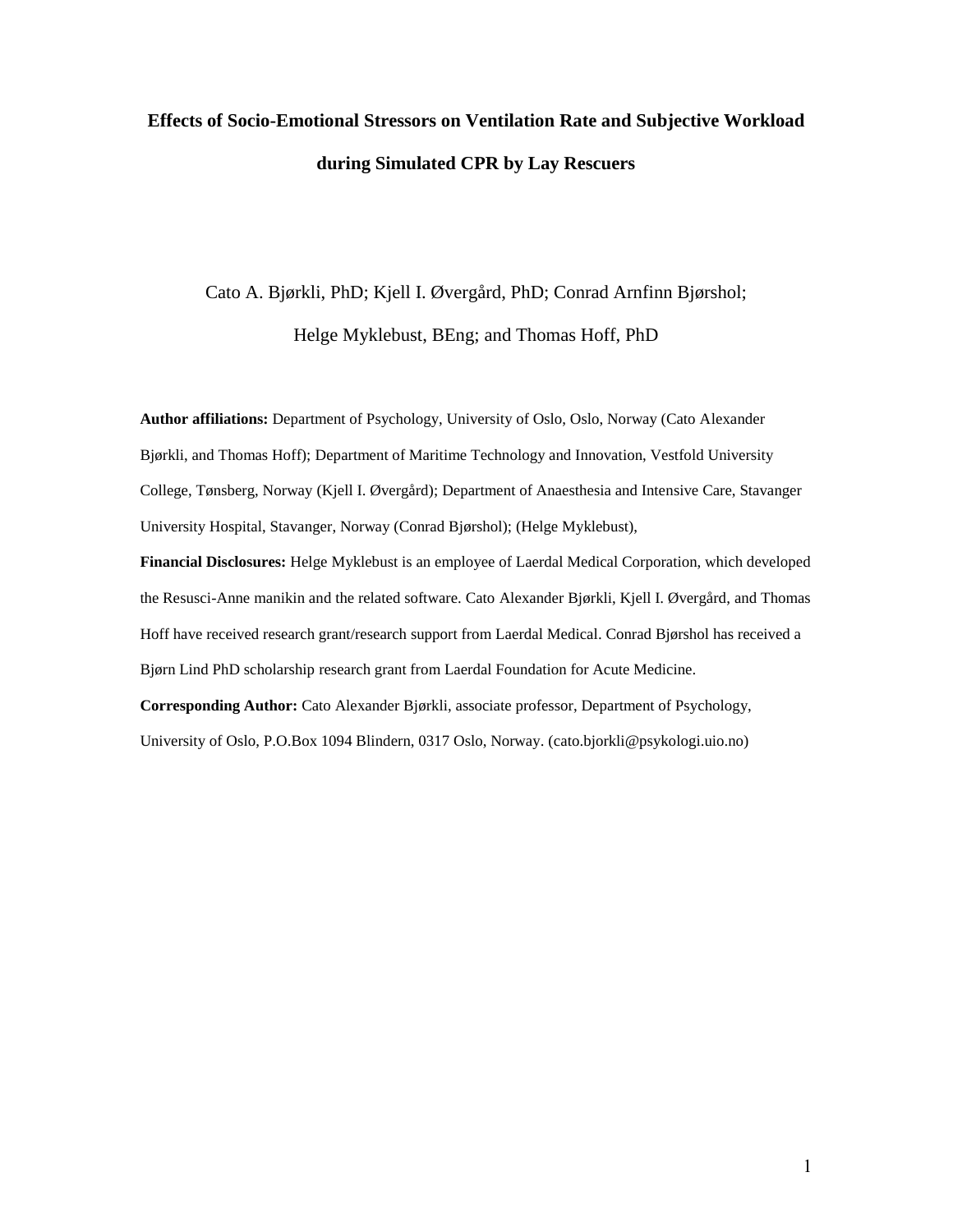#### Abstract

Several studies have documented the occurrence of high ventilation rates during cardiopulmonary resuscitation, but to date, there have been no scientific investigation of the *causes* of hyperventilation. The objective of the current study was to test the effects of socio-emotional stressors on lay rescuers' ventilation rate in a simulated resuscitation setting using a manikin model. A within-subjects experiment with randomized order of conditions tested lay rescuers' ventilation rate on an intubated manikin during exposure to socio-emotional stressors and during a control condition where no external stressors were present. Ventilation rates and subjective workload were significantly higher during exposure to socio-emotional stressors than during the control condition. All but one of the nine participants ventilated at a higher ventilation rate in the experimental condition. All nine participants rated the subjective workload to be higher during exposure to socio-emotional stressors. Hence, exposure to socio-emotional stressors is associated with increased ventilation rates performed by lay rescuers during simulated cardiac arrest using a manikin model. These findings might have implications for the understanding of the type of situations which hyperventilation may occur. Awareness of these situations may have implications for training of lay rescues.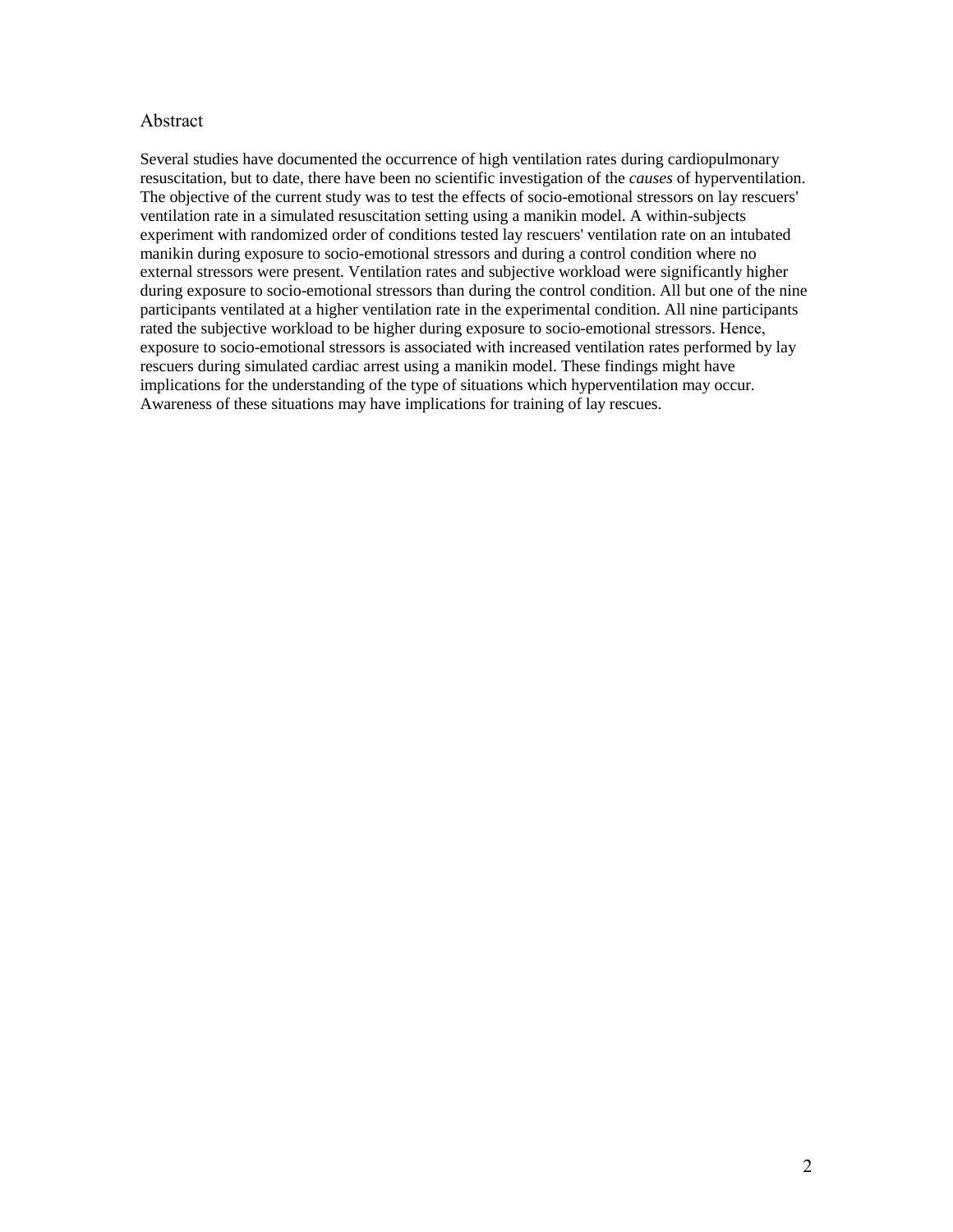## **Introduction**

Studies have documented situations where cardiac arrest patients receive cardiopulmonary resuscitation (CPR) that deviates substantially from established guidelines (Olasveengen et al, 2007; Abella et al, 2005; Aufderheide et al; 2004; Aufderheide & Lurie, 2004). The barriers for providing treatment in coherence with guidelines seem numerous and pervasive, but it has been suggested that performance decrements is associated with individual stress and social dynamics of the resuscitation situation (Abella et al., 2005; Pitts & Kellerman, 2004; Leary & Abella, 2008).

Hyperventilation, defined as delivery of excessive ventilation rates to intubated patients, is observed for both in-hospital (Abella et al, 2005; Losert et al, 2006) and outof-hospital cardiac arrest (Wik et al, 2005; Kramer-Johansen, 2007), with experienced health personnel (Aufderheide et al, 2004; Aufderheide & Lurie, 2004), and immediately after CPR training (Verplancke et al 2008). No systematic investigation of the wide range of psychological stressors in CPR has been carried out. There is no uniform classification of what types of stressors that is present beyond the notion of CPR as being "stressful events" – nor is it a clear consensus concerning the contribution of specific stressors to performance decrements (Pitts & Kellerman, 2004; Cooper & Cooper, 2008).

Human mental resources for attention and information processing are limited (Norman & Bobrow, 1975; Simon & Chabris, 1999). Increased task workload often leads to performance decrements in one or more tasks when people have to perform several tasks at once (Norman & Bobrow, 1975). This means that there is a limit to how many tasks a person can do well at the same time. The maintenance of a steady ventilation rate (such as 10 breaths per minute which would require one breath every 6 seconds) would need some type of timing mechanism, either externally given (such as a metronome or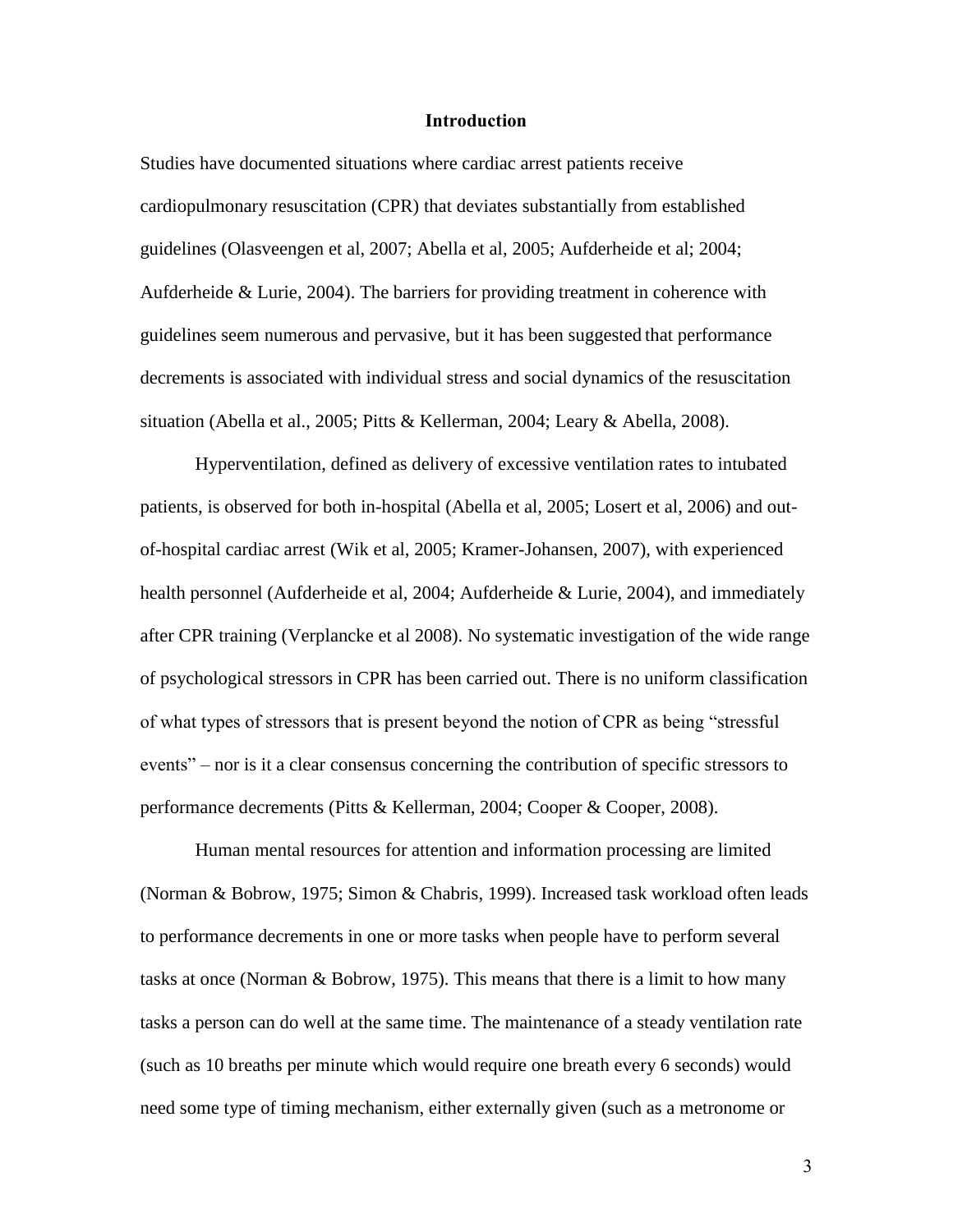clock) or endogenously produced (e.g. by counting, or by tapping the foot). Abella and coworkers (2005) pointed to the lack of a reliable internal timing to pace chest compressions – an argument that is also viable with respect to the maintenance of a steady ventilation rate. The unreliability of such a timing mechanism has been observed in other rhythmic tasks (Gilden et al., 1995; Ding et al., 2001; Chen et al., 1997). The maintenance of a steady ventilation rate would require mental or attentional resources that must be shared with other tasks. This implies reduced mental resources to maintain a steady ventilation rate in demanding situations. In this respect it can be hypothesized that increased workload would negatively affect ventilation rate.

The present study investigates the effects of socio-emotional stressors on ventilation rate in two simulated resuscitation scenarios with lay rescuers. Two experimental conditions were compared, one scenario where the subjects were exposed to socio-emotional stressors, and one control condition with optimal conditions with no stressors present. A within-subject design was used in order to control for individual differences (Maxwell & Delaney, 2004). Both ventilation rate and perceived workload were compared.

#### **Methods**

#### Participants

The sample included ten persons (6 male and 4 female) aged 19 to 27. Persons with extensive knowledge or recent experience with first aid were excluded. One male participant was excluded from data analysis due to failure to comply with experimental instructions. Data from nine participants were thus used in data analysis. Given the fact that no estimate of effect size was obtainable, a priori power analysis was not performed.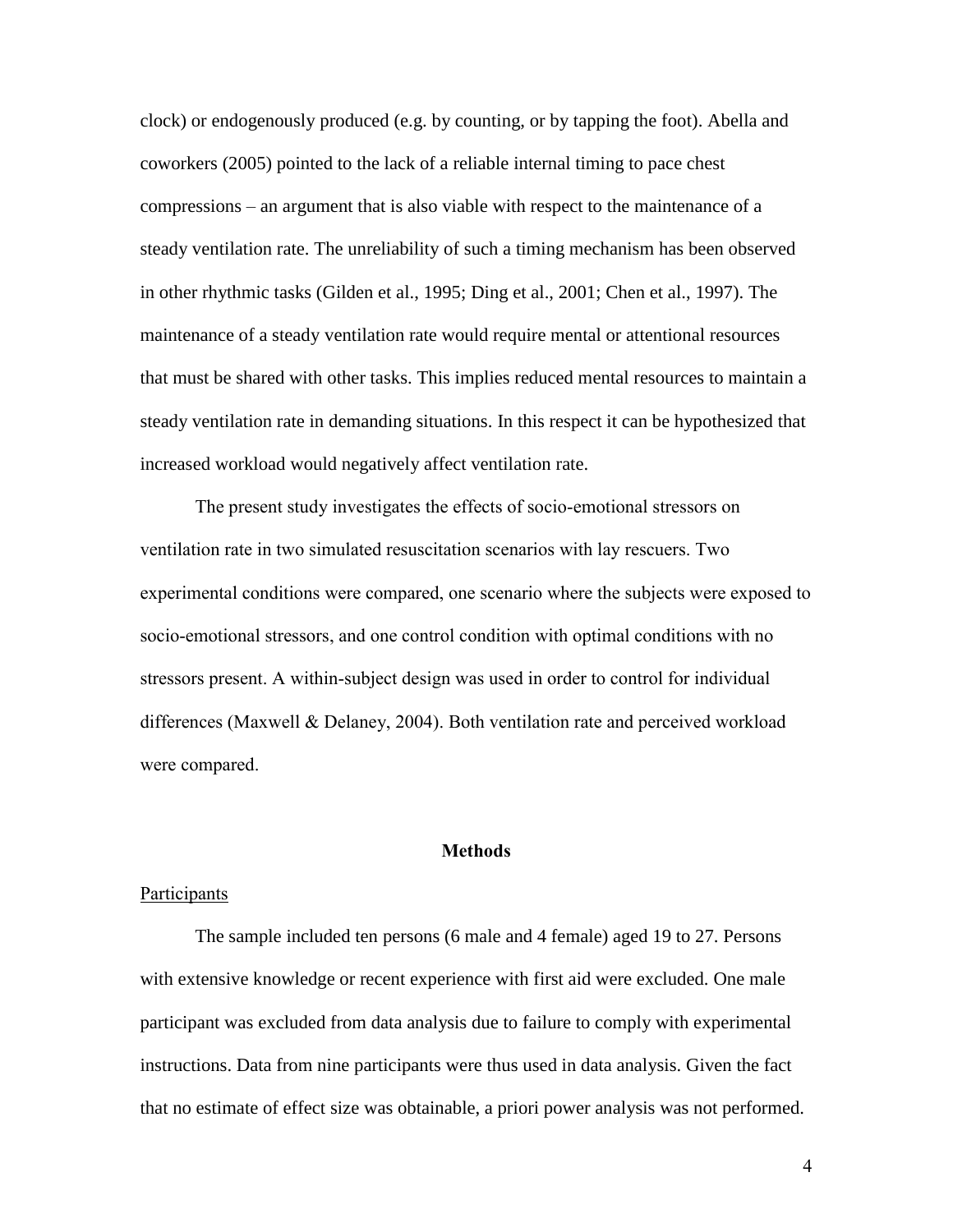The number of participants was held to a minimum due to the emotional distress involved in the study, and the initial sampling of 10 persons was not extended.

#### Performance Variables

Ventilation rate was measured in terms of Inter-Response Intervals (IRI). IRI was measured in seconds, and denotes seconds between initiations of ventilations administered by the participant. IRI has previously been used to measure time intervals between rhythmic movements and allows for evaluation of temporal within-trial variations (Chen, Ding & Kelso, 1997).

Subjective workload was measured by NASA R-TLX (Hart & Staveland, 1988). This validated test consists of six sub-scores that measures different aspects of the workload a task may impose on a human worker (mental demands, physical demands, time pressure, effort, frustration, and evaluation of performance). These sub-scores are aggregated into a sum score that reflects the total level of subjectively experienced workload. The test was administered verbally by the research leader after both conditions.

#### Material and Data Analysis

A standard Skillreporter Resusci Anne (Laerdal Medical, Stavanger, Norway) connected to a laptop computer was used to record ventilations and chest compressions. Collected manikin data was transferred to QCPR Review (Laerdal Medical, Stavanger, Norway) for extraction of each time point for the onset of ventilations as the basis for estimating IRI values that were later analysed with SPSS 16 for Windows.

All data were analysed by paired samples *t*-tests unless noted in the text. The individual mean IRI for each condition presented in Table 1 reflects the arithmetic mean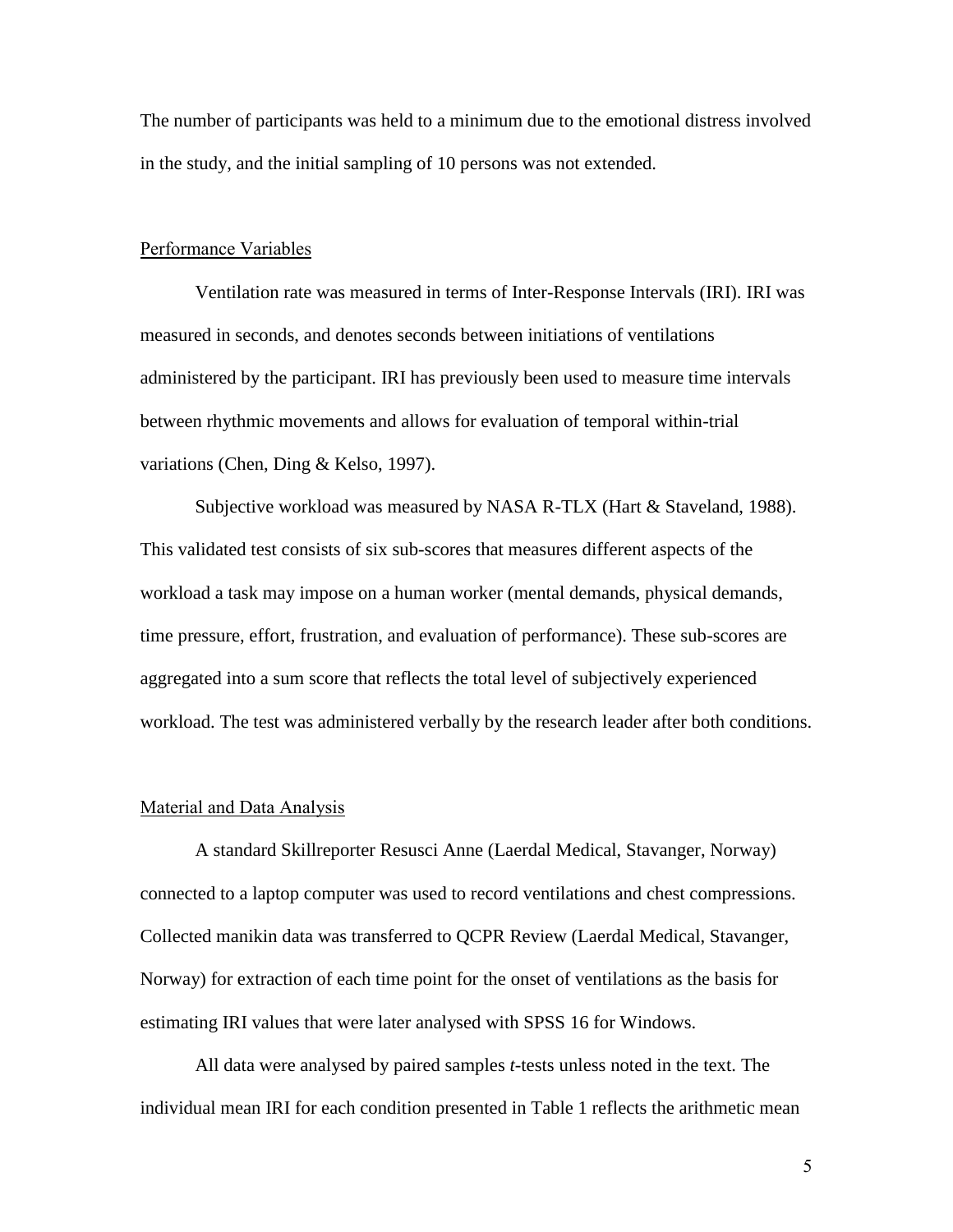of the ventilation time series which consisted of consecutive IRI's. Effect sizes for ventilation performance and subjective ratings were calculated by dividing the mean difference between the conditions by the standard deviation of the participants' difference scores (thus reflecting the difference in between-group standard deviations). Minimum average IRI for each participant (corresponding to maximal average ventilation rate) was calculated by using an unweighted moving average window of a length of approximately 30 seconds on the ventilation time series.

#### Procedure

The participants were introduced to CPR as the overall theme of study before presented a consent form. The participants were informed of their option to withdraw from the study at any time for any reason, and that recorded data then would be deleted. A consent form was signed. The study was approved by the regional research ethics committee of western Norway.

Experimental instructions, scoring of subjective workload measures, screening and debriefing of the participants after the study was all performed in a room separate from where the experiment took place. The participants were explicitly instructed to the importance of maintaining a ventilation rate of 10 bpm (corresponding to the ERC 2005 guidelines<sup>1</sup>) before both scenarios. The participants were told to deliver ventilations to an intubated manikin using a self-inflatable bag.<sup>2</sup>. In addition, the participants were briefed on the importance of the dialogue with emergency medical services (EMS) dispatcher  $\overline{a}$ 

<sup>&</sup>lt;sup>1</sup> In terms of CPR by team effort of lay persons, the 2005 ERC guideline suggests 100 chest compressions per minute and 10 ventilations per minute in patients with advanced airway in place. See Nolan (2005) for full details.

<sup>&</sup>lt;sup>2</sup> This implies a combination of basic and advanced cardiopulmonary resuscitation since lay persons should not intubate a patient. Reasons for this choice were to better investigate ventilation rate under socioemotional stressors and not to investigate CPR as such.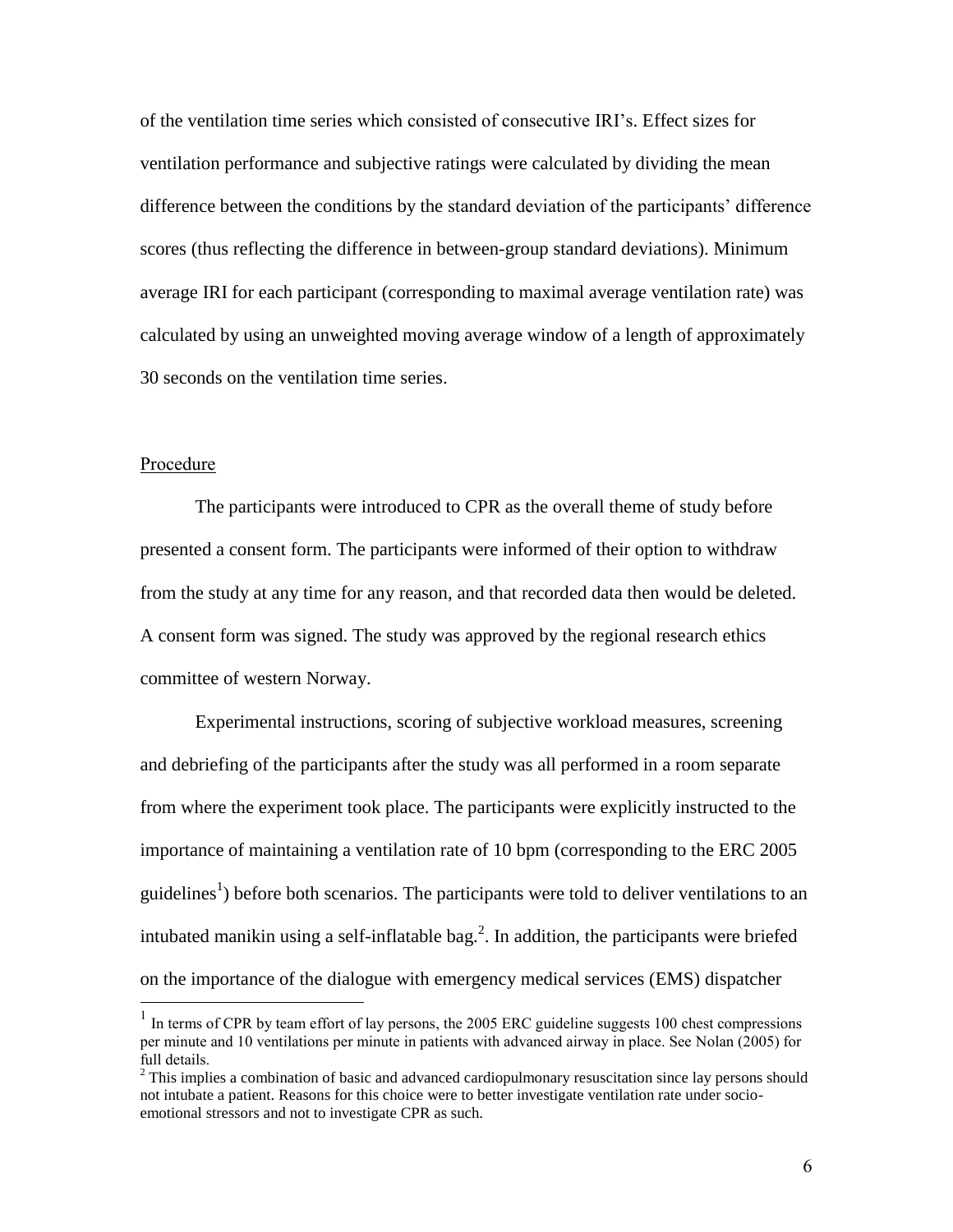while awaiting professional assistance. The participants were asked to restate the information given during briefing in order to secure an explicit and positive understanding of correct ventilation and compression rate.

The participants were randomly assigned to one of two possible condition sequences. Relevant introduction was given before each experimental condition.

The control condition was described to the participants as a chance to test ventilation performance on a resuscitation manikin. The participant was taken into the laboratory where the already intubated manikin was placed on a table. The participant was asked to administer chest compressions for 30 seconds. Subsequently they were told to right away proceed to ventilate the resuscitation manikin for three minutes in accordance to the instruction given during the briefing. The participants did not have to perform other tasks or converse with anyone while ventilating the manikin. The participant returned to the briefing room after completing ventilation and chest compressions where the participants scored the sub-scores of NASA R-TLX.

The experimental condition was described as a simulated emergency situation where a patient had lost consciousness and some bystanders had gathered. No information was given on the medical status or situation. The participant was brought to the laboratory where a resuscitation manikin was lying on the floor surrounded by scattered furniture and co-student bystanders. The emergency situation involved a sudden cardiac arrest of a 28-year-old student during a study circle at the University Campus. Four accomplice assistants played the co-students, and the participant entered the situation immediately after the patient had lost consciousness. The participant was first ordered to administer chest compressions for approximately 30 seconds while an accomplice assistant intubated the patient. The participant then right away changed to the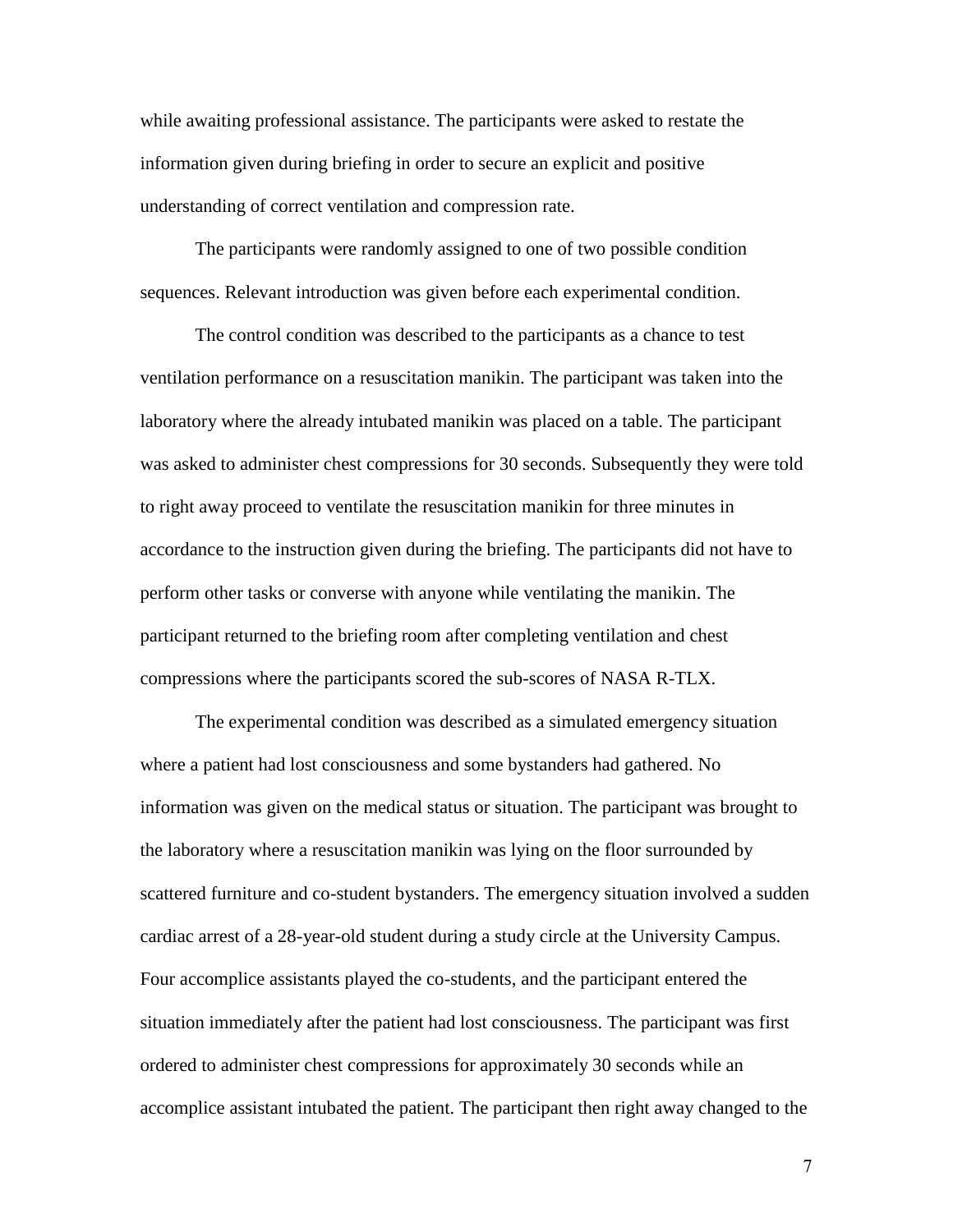ventilation task as soon as the manikin was intubated. The accomplice assistant called up a mock-up EMS dispatcher on a cell phone, and asked the participant to communicate with the EMS dispatcher while ventilating the patient. The four accomplice assistants had relevant but different information concerning the patient and the situation (name, age, medical history, situation description, address, etc.), and the participant was forced to gather this information from bystanders and convey this in dialogue with the EMS dispatcher over the cell phone. The scenario lasted for approximately ten minutes, after which the participant was taken back to the briefing room for administration of NASA R-TLX.

The participant was debriefed on the purpose of the study after completing the last condition, and the research leader answered any questions that the participant might have concerning the study. A small token of appreciation for their participation was awarded.

#### **Results**

Ventilation IRI was substantially lower in the experimental condition than in the control condition, thus showing that the participants ventilated at a higher rate when exposed to socio-emotional stressors (table 1).

------------------------------------------------------------

#### PLEASE INSERT TABLE 1 ABOUT HERE

-------------------------------------------------------------

A direct test of the hypothesis that socio-emotional stressors would increase ventilation frequency showed that a total of eight out of nine participants ventilated at a higher ventilation rate in the experimental condition than in the control condition (exact point probability  $p = .018$ , by binomial test). Even though the direction of the effect of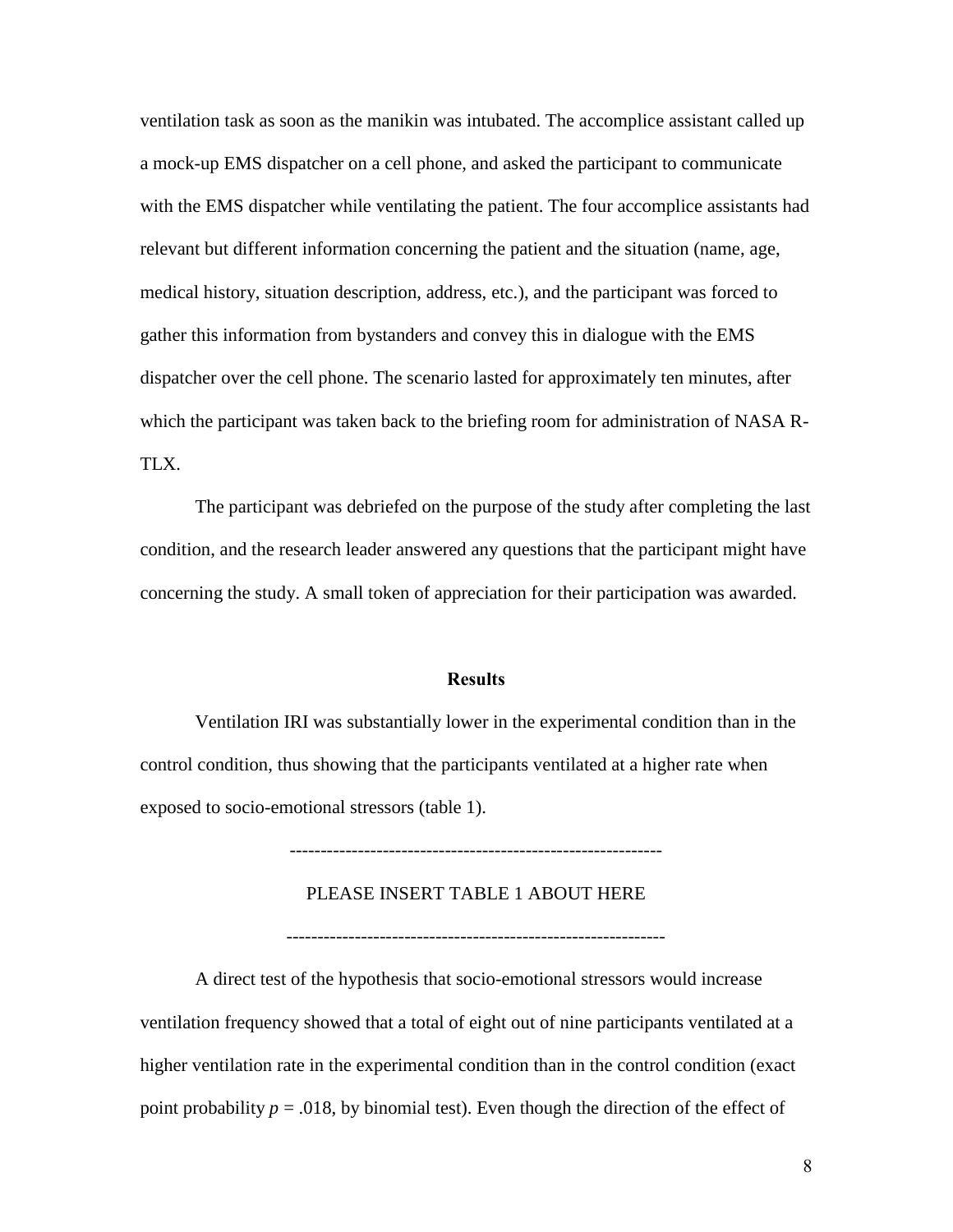socio-emotional stressors was almost uniform, the data reveals that there are large individual differences in the magnitude of the effect (see table 1 for data presentation).

Minimum IRI, indicating their maximum ventilation frequency, during 30 second intervals was also substantially lower during exposure to socio-emotional stressors than in the control condition. Four of the nine participants had minimum mean ventilation IRI that corresponded to ventilation rates over 20 bpm (table 1). The results clearly show that individual ventilation rates were higher in the experimental condition as opposed to the control condition.

Statistical analysis indicated that the participants experienced substantially higher workload in the experimental condition compared to the control condition (table 2).

------------------------------------------------------------

## PLEASE INSERT TABLE 2 ABOUT HERE

-------------------------------------------------------------

Changes in ventilation IRI and changes in subjective experience of workload between the two conditions correlated (Pearson's  $r = -.526$ ,  $p = .146$ ,  $R^2 = .28$ )

#### **Discussion**

This study investigates possible human factor causes of hyperventilation. Ventilation rates were higher when participants were exposed to socio-emotional stressors than during the control condition. This effect was consistent for all but one participant. All participants experienced a higher workload when exposed to socioemotional stressors, than they did in the control condition.

An increase in experienced workload was found to correlate with a shortening of the duration between successive ventilations. The observed correlation between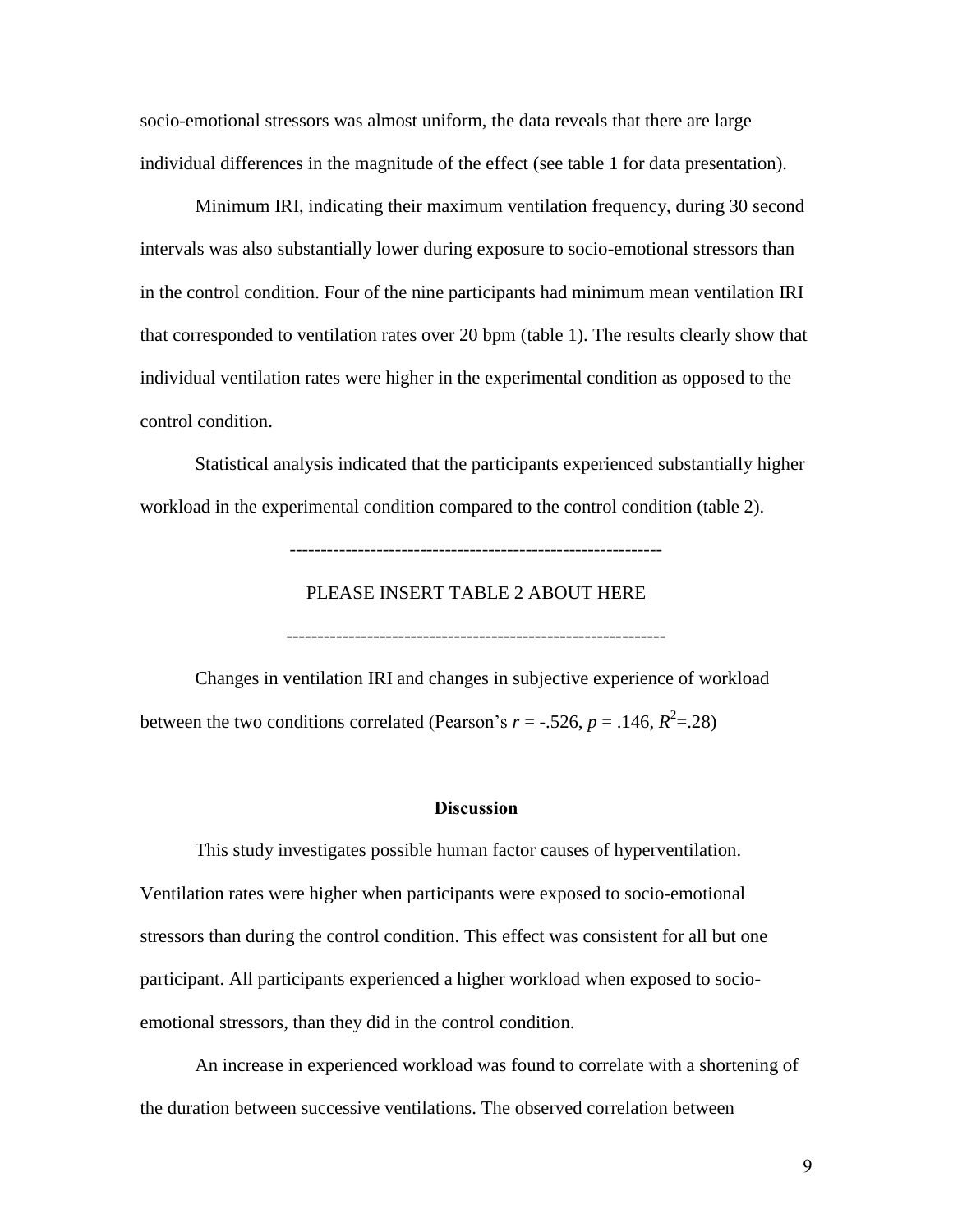ventilation and workload indicates that experienced workload and stress during the resuscitation situation might be a possible factor that increases the possibility for hyperventilation. This possibility of a relationship between stress and hyperventilation has been mentioned by others (Abella et al., 2005; Pitts & Kellermann, 2004; Leary & Abella, 2008).

Calculating the maximum ventilation rates over a time interval of 30 seconds led to results that are comparable to other studies where maximum ventilation rates in excess of 40 bpm have been reported (e.g. Aufderheide et al., 2004; Aufderheide & Lurie, 2004; O'Neill & Deakin, 2007). These ventilation rates have been associated with greatly reduced survival in animal studies (Aufderheide et al, 2004; Aufderheide & Lurie, 2004; Chiefetz et al., 1998; Karlsson et al., 1994; Pepe et al., 2003; Theses et al., 1999; Yannopoulos, et al., 2005) and can be assumed to be detrimental to the survivability of the human cardiac arrest patient (Aufderheide et al., 2004). However, the limit at which ventilation rates becomes detrimental to survival in humans is unknown. Nor is it known for how long these ventilation rates must be maintained to affect survival. Our findings of very high maximum ventilation frequencies at short time intervals not only show that continuous ventilation performance is variable but also that socio-emotional stressors may increase the incidence of high ventilation rates associated with detrimental effects on health of cardiopulmonary patients.

If the findings in this article are replicated and extended to cover professional advanced life support (ALS) providers we see a need to alter current training so that they are trained to resist the negative influences of socio-emotional stressors and to improve the adherence to CPR guidelines. The use of specific training programmes designed to improve team performance have had beneficial effects on performance in stressful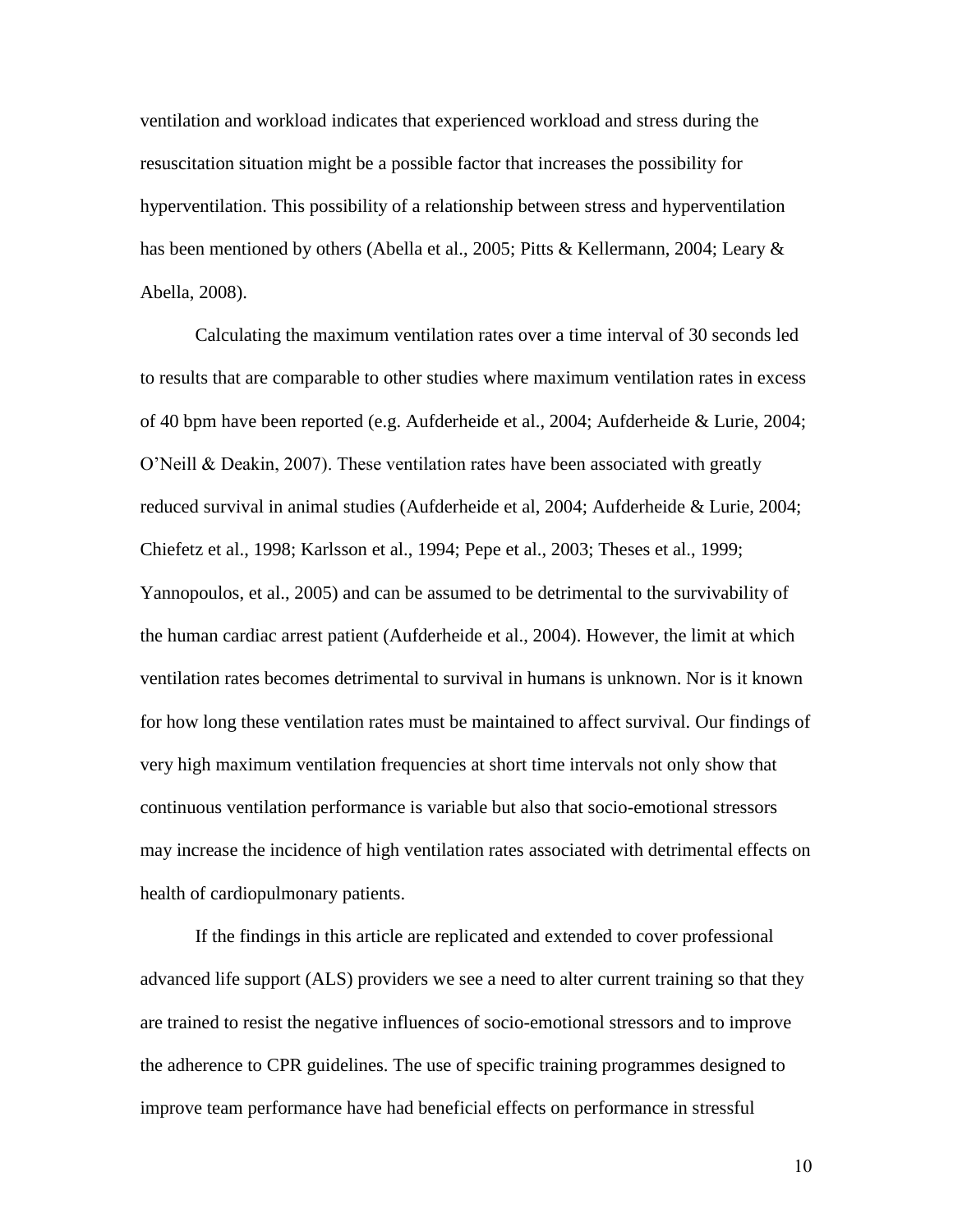situations in other work domains such as military operations and in the aviation industry (Salas et al., 2001; Alonso et al., 2006; Wiener et al., 1993; Helmreich & Merritt, 1998).

This study has several limitations. First, it tests the effects of socio-emotional stressors on lay rescuers using a simplified ventilation task with a ventilator bag on an intubated manikin. This is an artificial scenario since lay persons should not intubate a patient and they should not use a ventilator bag when performing CPR. We did not intend to test the quality of CPR but rather wanted to create an experimental situation that allowed testing for the presence of a phenomenon (e.g. "stress induces hyperventilation") that other researchers have implied (Pitts & Kellermann, 2004; Leary & Abella, 2008).

Another limitation is that in general, lay persons have no or little formal training in CPR and that they did not know how to ventilate at a proper rate. However, all participants were explicitly instructed to ventilate at a rate of 10 bpm – corresponding to the current CPR guidelines (Nolan, 2005). Also, the use of a within-subject design that controls for individual differences allowed us to make a direct test of the hypothesis that socio-emotional stressors increase ventilation rates, a test where eight of nine participants ventilated faster during exposure to socio-emotional stressors. Even though the effect is present in lay rescuers, it remains to see to what extent the formal training and knowledge of professional ALS-providers can be a barrier that mitigates the possible negative consequences of socio-emotional stressors in CPR-situations. However since it has been shown that professional ALS-providers hyperventilate cardiac arrest patients during advanced life support it is reasonable to ask why this happens. Whether this is due to socio-emotional stressors or not is an empirical question.

Our study has implications for the design of training programmes for professional ALS-providers. If we understand the human factor causes of hyperventilation we can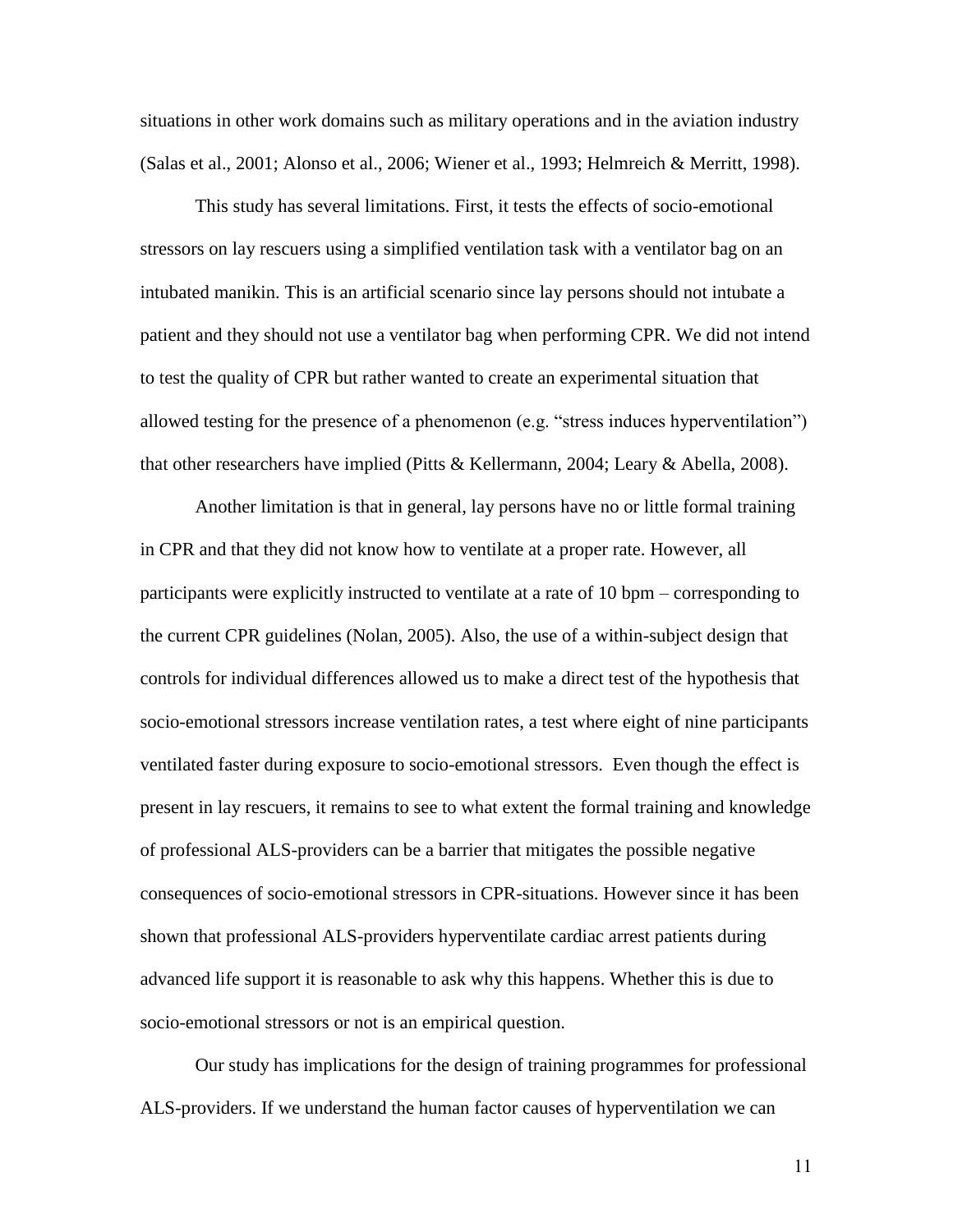create training programmes that aim towards mitigating the negative effects of stressors

that reduce CPR quality.

# **References**

Abella, B. S., J. P. Alvarado, et al. (2005). "Quality of Cardiopulmonary Resuscitation During In-Hospital Cardiac Arrest." The Journal of the American Medical Association **293**(3): 305-310.

Alonso, A., Baker, D. P., Holtzman, A. et al. (2006). "Reducing medical error in the Military Health System: How can team training help?" Human Resource Management Review **16**: 396-415.

Aufderheide, T. P. and K. G. Lurie (2004). "Death by hyperventilation: A common and life-threatening problem during cardiopulmonary resuscitation." Critical Care Medicine **32**(9): 345-351.

Aufderheide, T. P., Sigurdsson, G., Pirrallo, R. G., et al. (2004). "Hyperventilation-Induced hypotension during cardiopulmonary resuscitation." Circulation **109**: 1960-1965.

Cheifetz, I. M., M. L. Cannon, et al. (1998). Liquid Ventilation Improves Pulmonary Function And Cardiac Output In A Neonatal Swine Model Of Cardiopulmonary Bypass. The Journal of Thoracic and Cardiovascular Surgery. **115:** 528-535.

Chen, Y., Ding, M., & Kelso, J. A. S. (1997). "Long memory processes  $(1/f^a)$  in Human Coordination." Physical Review Letters **79**(22): 4501-4504.

Cooper, J. A. and Cooper, J. M. (2008). "New Strategies for Cardiopulmonary Resuscitation." Current Treatment Options In Cardiovascular Medicine **10**(1): 49-58.

Ding, M., Chen, Y., & Kelso, J. A. S. (2001). "Statistical analysis of timing errors." Brain and Cognition **48**: 98-106.

Gilden, D. L., Thornton, T., & Mallon, M. W. (1995). "1/f noise in human cognition." Science **267**(5205): 1837-1839.

Hart, S. G. and L. E. Staveland, Eds. (1988). Development of NASA-TLX (Task Load Index): Results of Empirical and Theoretical Research. Human Mental Workload. Amsterdam, North Holland Press.

Helmreich, R. L., & Merritt, A: C. (1998). Culture at work in aviation and medicine: national, organizational and professional influences*.* Brookfield, VT: Ashgate.

Karlsson, T., E. L. Stjernstrom, et al. (1994). "Central and regional blood flow during hyperventilation. An experimental study in the pig." Acta Anaesthesiol Scand **38**(2): 180- 6.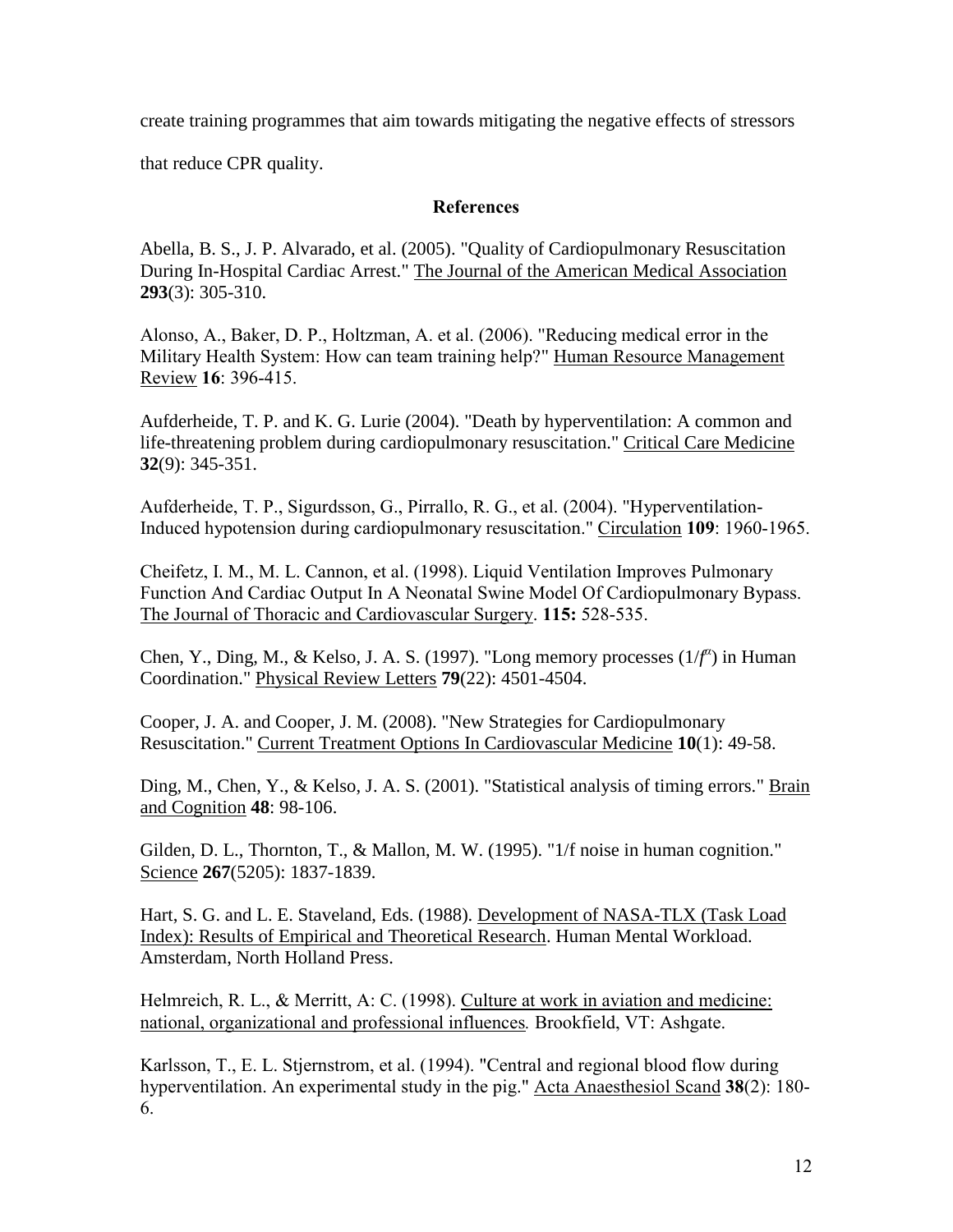Kramer-Johansen, J., D. P. Edelson, et al. (2007). "Uniform reporting of measured quality of cardiopulmonary resuscitation (CPR)." Resuscitation **74**(3): 406-417.

Losert, H., F. Sterz, et al. (2006). "Quality of Cardiopulmonary Resuscitation Among Highly Trained Staff in an Emergency Department Setting." Archives of Internal Medicine **166**(21): 2375-2380.

Leary, M. and B. S. Abella (2008). "The challenge of CPR quality: Improvement in the real world." Resuscitation **77**(1): 1-3.

Maxwell, S. E., & Delaney, H. D. (2004). Designing Experiments and Analyzing Data,  $2<sup>nd</sup>$  ed.. Mahwah, NJ: Lawrence Erlbaum.

Nolan, J. (2005). "European Resuscitation Council Guidelines for Resuscitation 2005 Section 1. Introduction." Resuscitation **67S1**: S3-S6.

Norman, D. A., & Bobrow, D. G. (1975). "On data-limited and resource-limited processes." Cognitive Psychology **7**: 44-64.

O'Neill, J. F. and C. D. Deakin (2007). "Do we hyperventilate cardiac arrest patients?" Resuscitation **73**(1): 82-85.

Olasveengen, T. M., L. Wik, et al. (2007). "Is CPR quality improving? A retrospective study of out-of-hospital cardiac arrest." Resuscitation **75**(2): 260-266.

Pepe, P. E., C. Raedler, et al. (2003). "Emergency Ventilatory Management in Hemorrhagic States: Elemental or Detrimental?" The Journal of Trauma: Injury, Infection, and Critical Care **54**(6): 1048.

Pitts, S. and A. L. Kellermann (2004). "Hyperventilation during cardiac arrest." The Lancet **364**(9431): 313-315.

Salas, E., Burke, S. C., Bowers, C. A., & Wilson, K. A. (2001). "Team training in the skies: Does crew resource management (CRM) work? " Human Factors **43**: 641-674.

Simon, D. J. & Chabris, C. F. (1999). "Gorilla in our midst: sustained inattentional blindness for dynamic events. " Perception **28**(9): 1059-1074.

Verplancke, T., P. De Paepe, et al. (2008). "Determinants of the quality of basic life support by hospital nurses." Resuscitation **77**: 75-80.

Wiener, E. L., Kanki, B. G., & Helmreich, R. L. (1993). Cockpit Resource Management. San Diego: Academic press.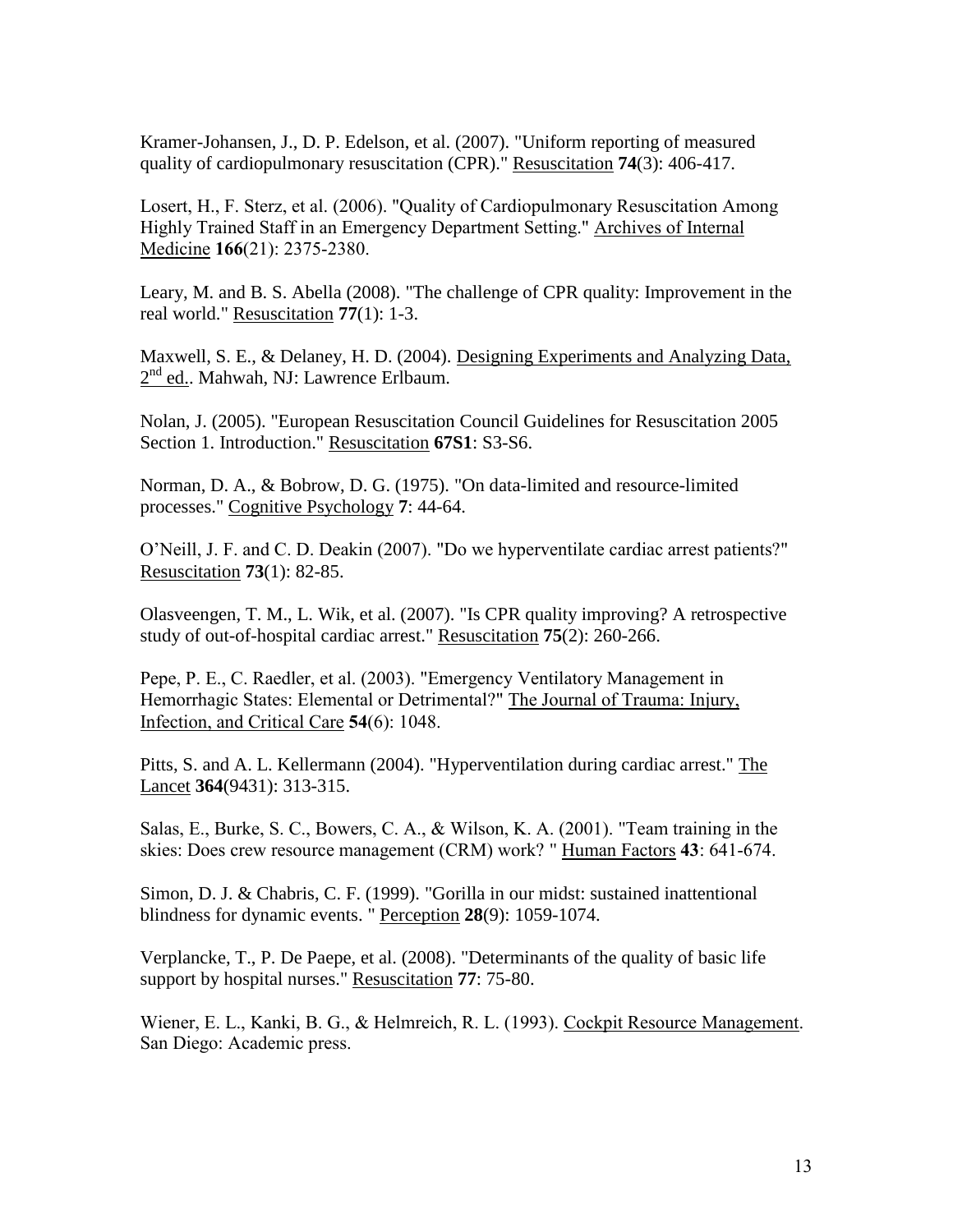Wik, L., J. Kramer-Johansen, et al. (2005). "Quality of Cardiopulmonary Resuscitation During Out-of-Hospital Cardiac Arrest." The Journal of the American Medical Association **293**(3): 299-304.

Yannopoulos, D., V. M. Nadkarni, et al. (2005). "Intrathoracic Pressure Regulator During Continuous-Chest-Compression Advanced Cardiac Resuscitation Improves Vital Organ Perfusion Pressures in a Porcine Model of Cardiac Arrest." Circulation **112**(6): 803.